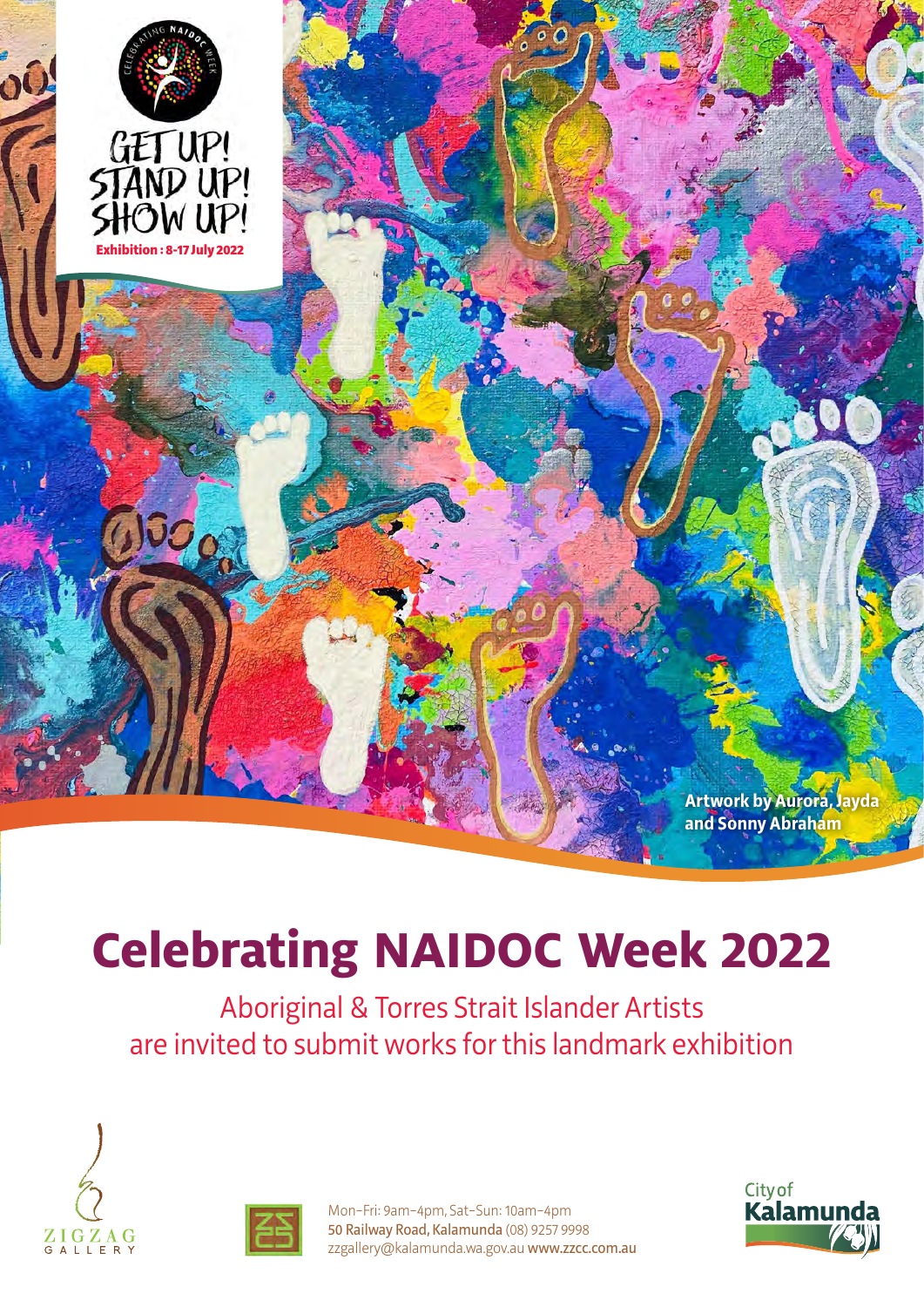# **KEY DATES**

**Registrations Open:**  Friday 6 May - Sunday 26 June 2022

**Selection & Drop off Artworks:** Tuesday 5 July between 11am & 2pm

**Collect Artworks:** Monday 18 July between 11am–2pm

**Exhibition Dates:** Friday 8 July - Sunday 17 July 2022

#### **Exhibition will be held at:**

**Zig Zag Gallery, 50 Railway Road, Kalamunda**

#### **DELIVERY OF ARTWORKS**

**No later than 2pm on Tuesday 5 July 2022**

#### **CRITERIA**

- 1. Artists over the age of 18 are invited to submit work for the Get Up! Stand Up! Show Up! exhibition.
- 2. A maximum of 3 entries can be submitted.
- 3. A high resolution (300dpi) image of each artwork to be exhibited must be supplied with this exhibition application.
- 4. Artworks are encouraged to be completed after July 2021 but it is not a requirement.
- 5. The Zig Zag Gallery will take 30% commission on all sales.
- 6. The entrant has sole responsibility to ensure that work does not infringe another creator's copyright and intellectual property. Entries submitted by Aboriginal artists are subject to Aboriginal laws with regard to the use of traditional designs. Artworks displaying cultural heritage specific to a group within the Aboriginal community may require permission from the relevant community.
- 7. All entrants agree that the Zig Zag Gallery may use images of artwork to promote the exhibition and artists without further permissions.
- 8. All media welcome, including and not limited to painting, drawing, printmaking, sculpture, mixed media and photography.
- 9. All artworks must be suitably presented and ready for exhibition. The artwork must be ready to hang if it is two dimensional with 'D' rings or ready to display on a plinth if it is three dimensional. Any works not filling this criteria will be returned to the exhibitor.

#### **EXHIBITION INFORMATION**

- » Exhibition theme: "Get up! Stand up! Show up!"
- » There is no entry fee.
- » All pieces are encouraged to be for sale but it is not a requirement.
- » All applications must be accompanied by a 300dpi image of each artwork.
- » All applications must include an artist biography and rationale/description of each artwork
- » The Official Opening event will be held Friday 8 July from 5.30pm.
- » The Exhibition will be open to the public from Friday 8 July – Sunday 17 July 2022.
- » Exhibiting artists are invited to participate in our Artist in Residence program that will take place during the exhibition period (Saturday 9 July - Sunday 17 July 2022). If you are interested in participating please contact the Gallery Curator at zzgallery@kalamunda.wa.gov.au
- 10. Photographic clip frames and single string cords or wire will not be accepted.
- 11. 2D works are not to exceed 1100mm x 1100mm.
- 12. 3D works are not to exceed 1m square or weigh more than 25kg.
- 13. Non-standard display equipment specific to the artwork must be supplied by the artist. Special requirements must be discussed with the Gallery Curator prior to installation.
- 14. The work must be packaged and clearly labelled with title of artwork, your name and contact details.
- 15. Approximately 50 pieces will be accepted. In the event that there are more than 50 pieces entered, the Gallery reserves the right to eliminate such pieces which, in their view, are not exhibition standard.
- 16. Administration of sales and payment to artists may take up to four weeks after the close of the exhibition.
- 17. All exhibitors must complete the Entry Form.
- 18. Artists must recognise that their entries are on public display in a public venue and is therefore, subject to the risk of damage due to unforeseen actions of the public. Therefore, it is the artist's responsibility to provide insurance for their work. Entrants will not hold the organisers, its officials, volunteers, employers, agents and public servants, responsible for any claims of whatever kind or nature to any person or to any property arising out of or in conjunction with the NAIDOC EXHIBITION and the City of Kalamunda.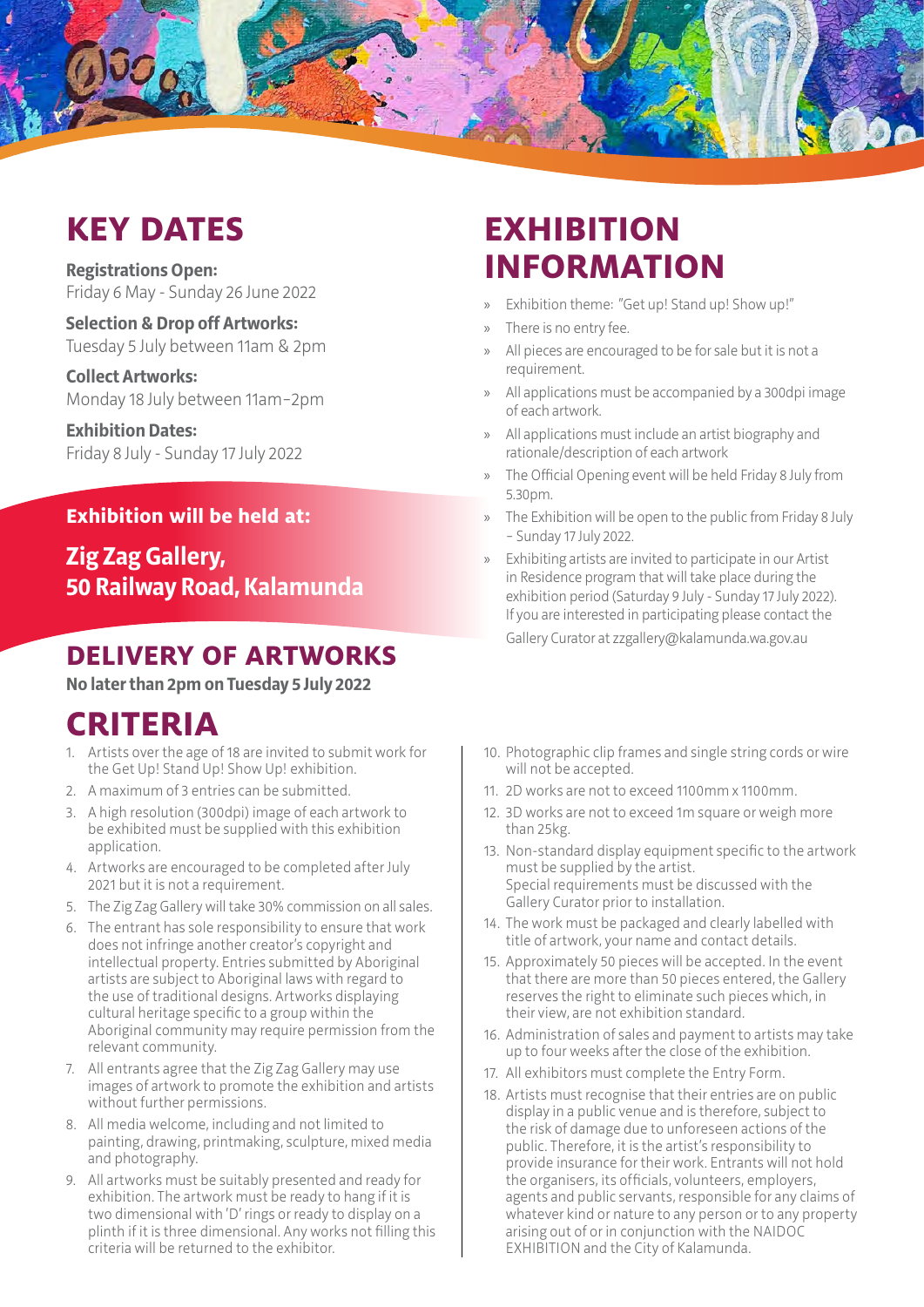

# **EXHIBITION APPLICATION**

| Name:               |  |           |  |  |
|---------------------|--|-----------|--|--|
| Organisation/Group: |  |           |  |  |
| Address:            |  |           |  |  |
| Suburb:             |  | Postcode: |  |  |
| Daytime Phone:      |  | Mobile:   |  |  |
| Email:              |  |           |  |  |

### **ARTWORK #1 DETAIL**

| Medium:                                          |  |  |  |
|--------------------------------------------------|--|--|--|
| Month and Year Created:                          |  |  |  |
| Title:                                           |  |  |  |
| Dimensions W x H mm:                             |  |  |  |
| 3D weight in kilos:                              |  |  |  |
| Price inclusive of GST and 30% commission: \$    |  |  |  |
| This piece is: $\Box$ 3D for display on a plinth |  |  |  |
| 2D and framed, ready to hang                     |  |  |  |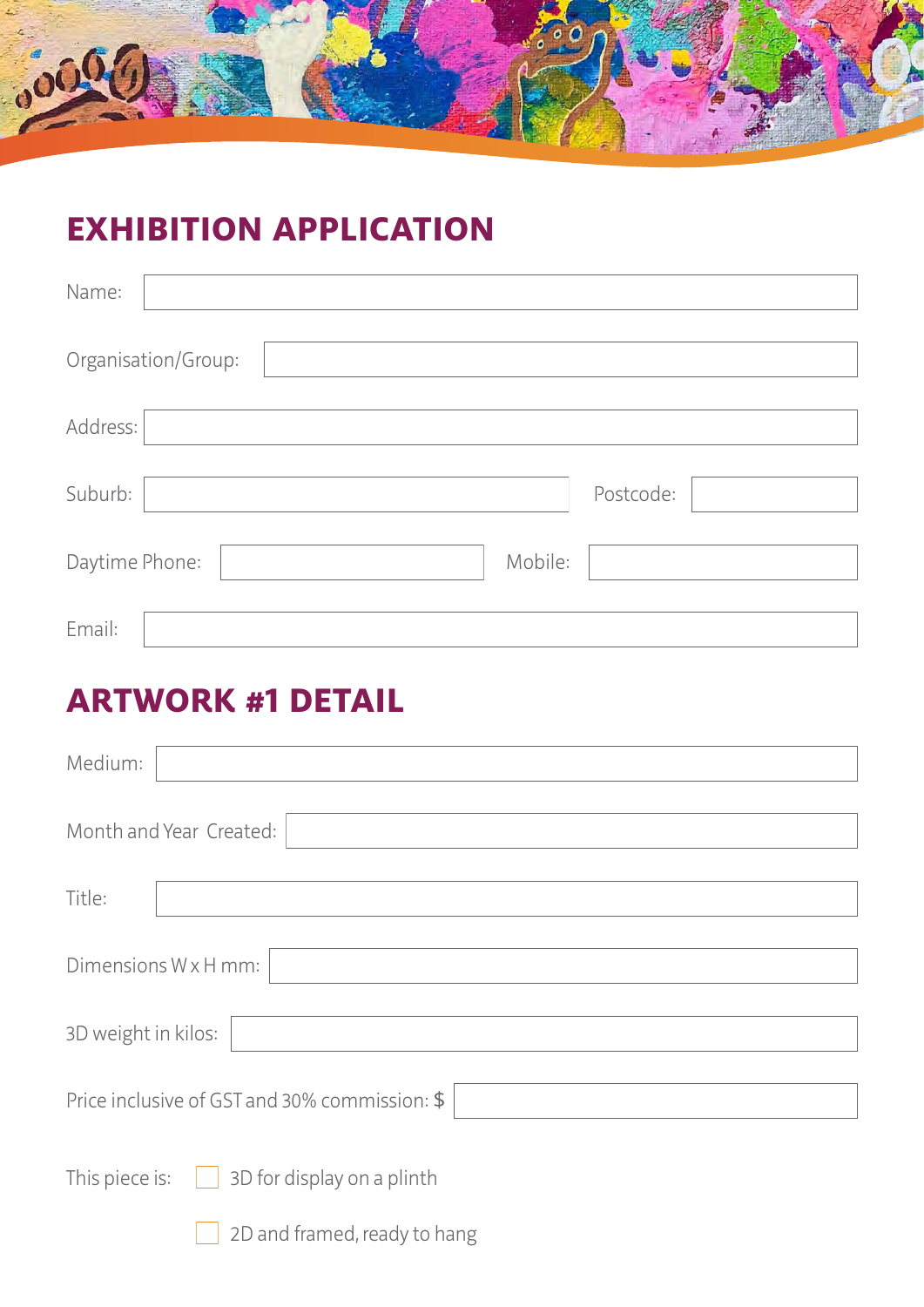

### **ARTWORK #2 DETAIL**

| Medium:                                             |  |  |  |  |
|-----------------------------------------------------|--|--|--|--|
| Month and Year Created:                             |  |  |  |  |
| Title:                                              |  |  |  |  |
| Dimensions W x H mm:                                |  |  |  |  |
| 3D weight in kilos:                                 |  |  |  |  |
| Price inclusive of GST and 30% commission: \$       |  |  |  |  |
| This piece is:<br>$\Box$ 3D for display on a plinth |  |  |  |  |
| 2D and framed, ready to hang                        |  |  |  |  |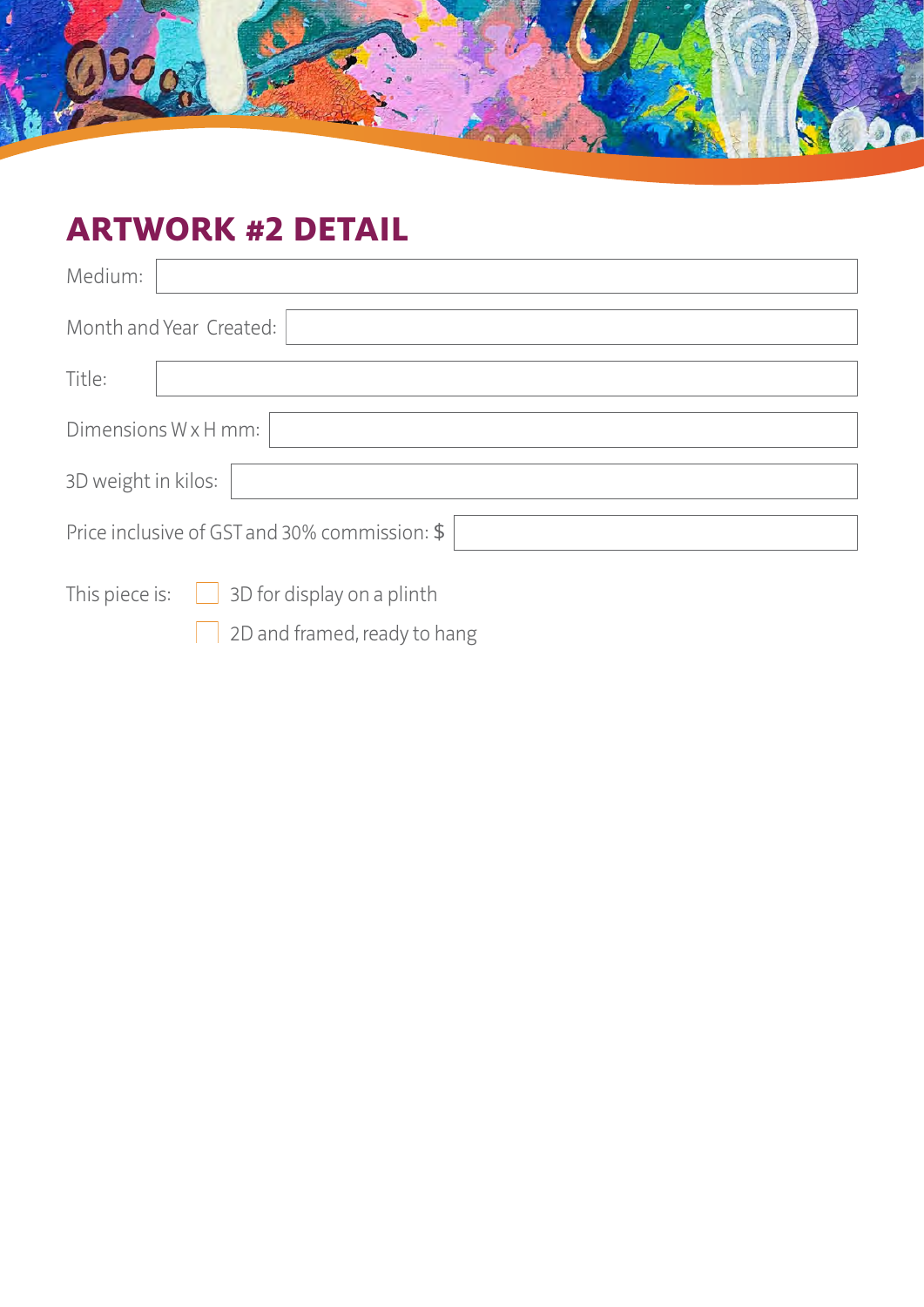

#### **ARTWORK #3 DETAIL**

| Medium:                                              |  |  |  |
|------------------------------------------------------|--|--|--|
| Month and Year Created:                              |  |  |  |
| Title:                                               |  |  |  |
| Dimensions W x H mm:                                 |  |  |  |
| 3D weight in kilos:                                  |  |  |  |
| Price inclusive of GST and 30% commission: \$        |  |  |  |
| This piece is:<br>3D for display on a plinth<br>a di |  |  |  |
| 2D and framed, ready to hang                         |  |  |  |

I understand the criteria and declare that the work I am submitting is my own original artwork completed after November 2019.

| SIGNED: |  |
|---------|--|
|         |  |

Please supply a 300dpi image for each artwork submitted.